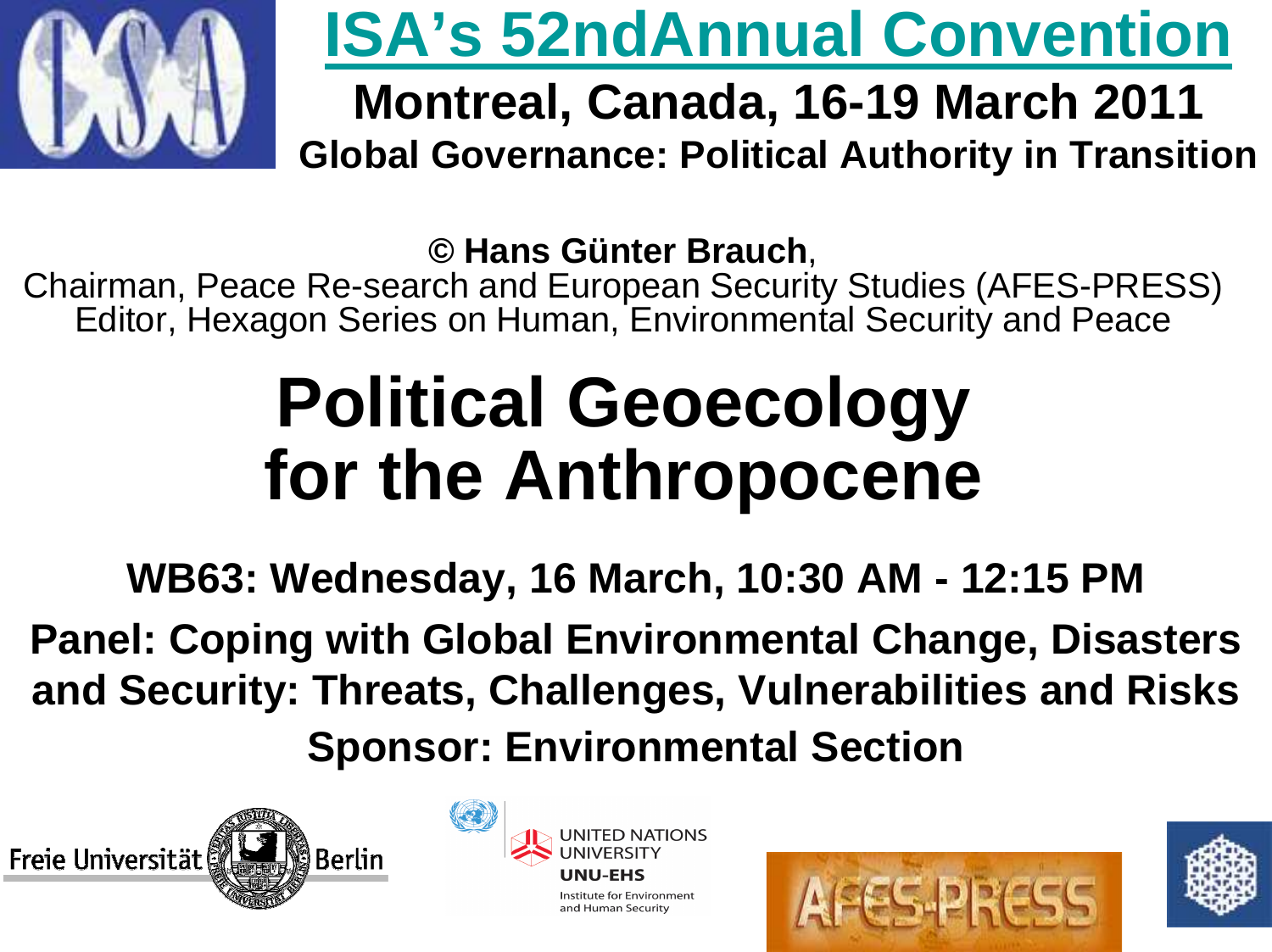# **1. Political Geoecology for theAnthropocene**

- **Thesis: Fundamental change in earth history requires a rethinking of the relationship between humankind and nature, including the political realm and international relations, that makesgeopolitical approaches in the Hobbesian tradition obsolete.**
- During Anthropocene our thinking on peace and security must change. The Anthropocene period of Earth history is influenced by human interventions into the earth system.
- In Anthropocene: nature of threat for survival of humankind is changing from 'them' to 'us', to our lifestyle &consumption of fossil energy that has resulted in major increases of greenhouse gases since 1750 and 2/3 of increases occured during past 50 years
- If 'we' are the threat it is impossible to fight a war against ourselves. To cope with this threat to human well-being, survival and security a<br>radical change in our thinking on international relations and security is needed. This new threat is global in nature and does not respect national borders or political systems, nor does it discriminate between<br>the 'good' and 'bad'.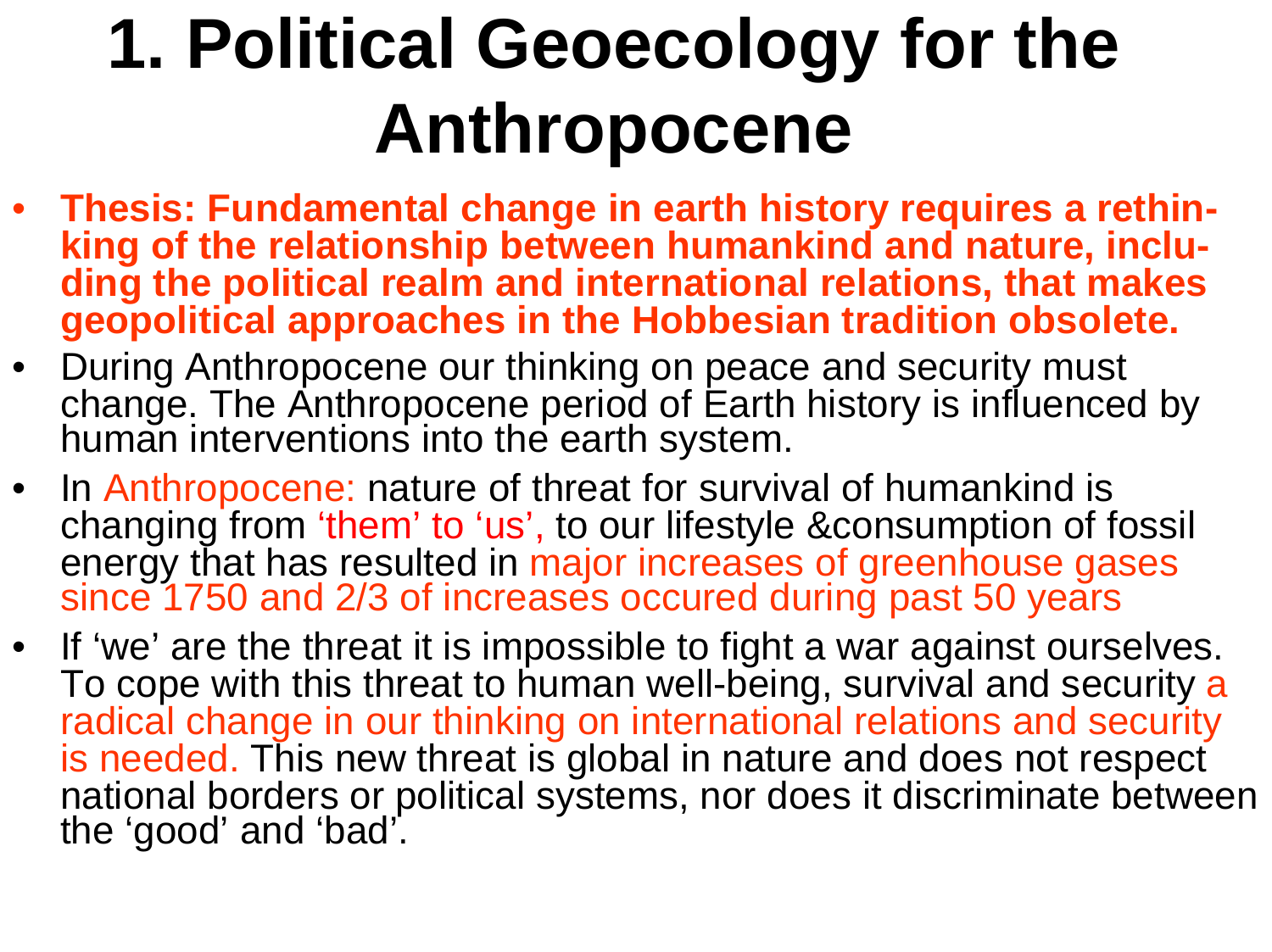# **2. Components of a Political Geoecology**

### **Political geoecology: combines 4 components:**

- A sensitivity for Braudel's three historical times or for three temporal dimensions of events, cycles, structures
- Three features of the notion of 'policy' (field), 'politics' (process) and 'polity' (legal structures, institutional framework):
- Reference to 'geo' specific spatialization that is delinked from the Hobbesian tradition of notions of 'geopolitics', 'geo-strategy' and 'geo-economics';
- Reflecting research on the environment from
	- physical geography (geoecology),
	- natural sciences on earth systems science,
	- from a wider & holistic social and human ecology approaches.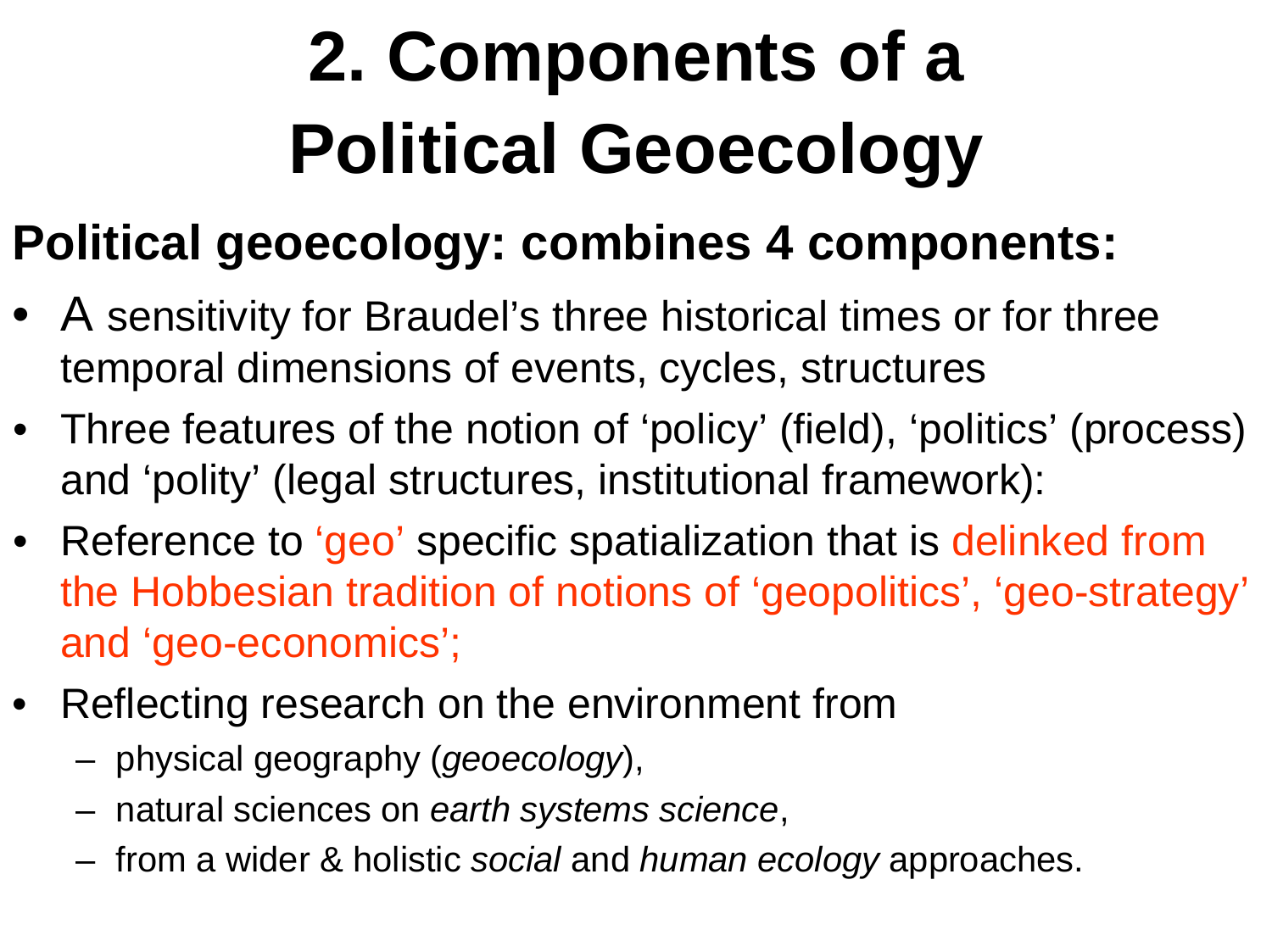# **3.** '**Geo**' **Approaches to the Spatial Effects of GEC**

- Both the old and the new approaches of geopolitics & related issue areas of •geo-strategy, geo-economics, and geo-culture have addressed issues of international politics from a perspective of political geography where spatial categories are essential. Since the end of the Cold War, geo-political considerations within geography in particular experienced a renaissance with the emergence of new scholarly journals.
- • Several phases of geopolitical thinking can be distinguished:
	- old primarily German and Swedish school of Geopolitik and the British and American approaches to *geopolitics* and *geo-strategy,*
	- recent revival of geopolitics in the UK and the US, of **géopolitique in France** and its impact on the renewed thinking on **Geopolitica in Italy** & Spain, as well as in Cuba, Brazil, Mexico, Argentina, and other countries in Latin America in the 1990's, of Geopolitik in Germany, and in Israel
	- **postmodern approaches to critical geopolitics in the tradition of the deconstructivist schools and other new approaches partly provoked as a geopolitical response to the globalization challenge.**
- **Hobbesian obsession of geopolitics (in terms of its power orientation) makes it obsolete for Anthropocene.**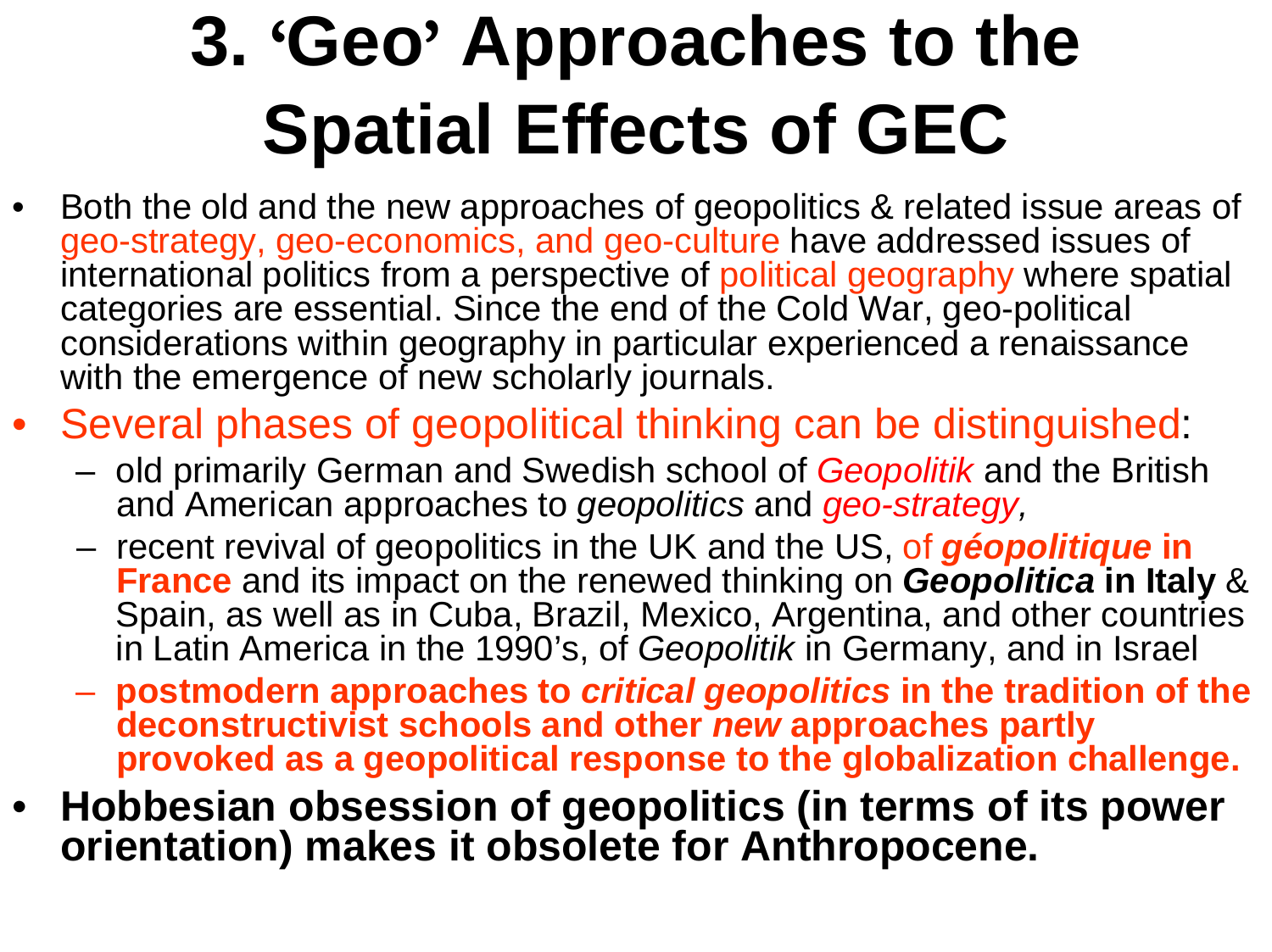# **4. Bringing the Environment into the Geopolitical Discourse**

- **Debate on GEC & climate change triggered new proposals for a**  •**spatialization of environmental issues: ecological geopolitics & political geoecology.**
- $\bullet$ While **Dalby** approached **eco-geopolitics** from critical geopolitics to challenge the framing of environmental matters in terms of national security, **Brauch** argued that a political **geoecology** is needed that combines the regional implications of GEC and its potential outcomes: disasters, environmentally-induced migration, crises, and conflicts.
- • New geopolitical context of the Anthropocene requires a **forward looking, anticipatory understanding of security**, not the old one that emphasizes monitoring borders, providing insurance or cleaning up after a disaster.
- • Both **geoecology & Anthropocene** suggest that old assumptions of environment determining human fate are no longer tenable, because carbon fuel use has already changed environmental conditions.
- $\bullet$  **Old geopolitics diverts attention from new circumstances, refers to an inappropriate geography to suggest inevitability of conflict when large scale cooperation is needed to deal with the changes that are in motion due to use of carbon fuels & numerous other changes.**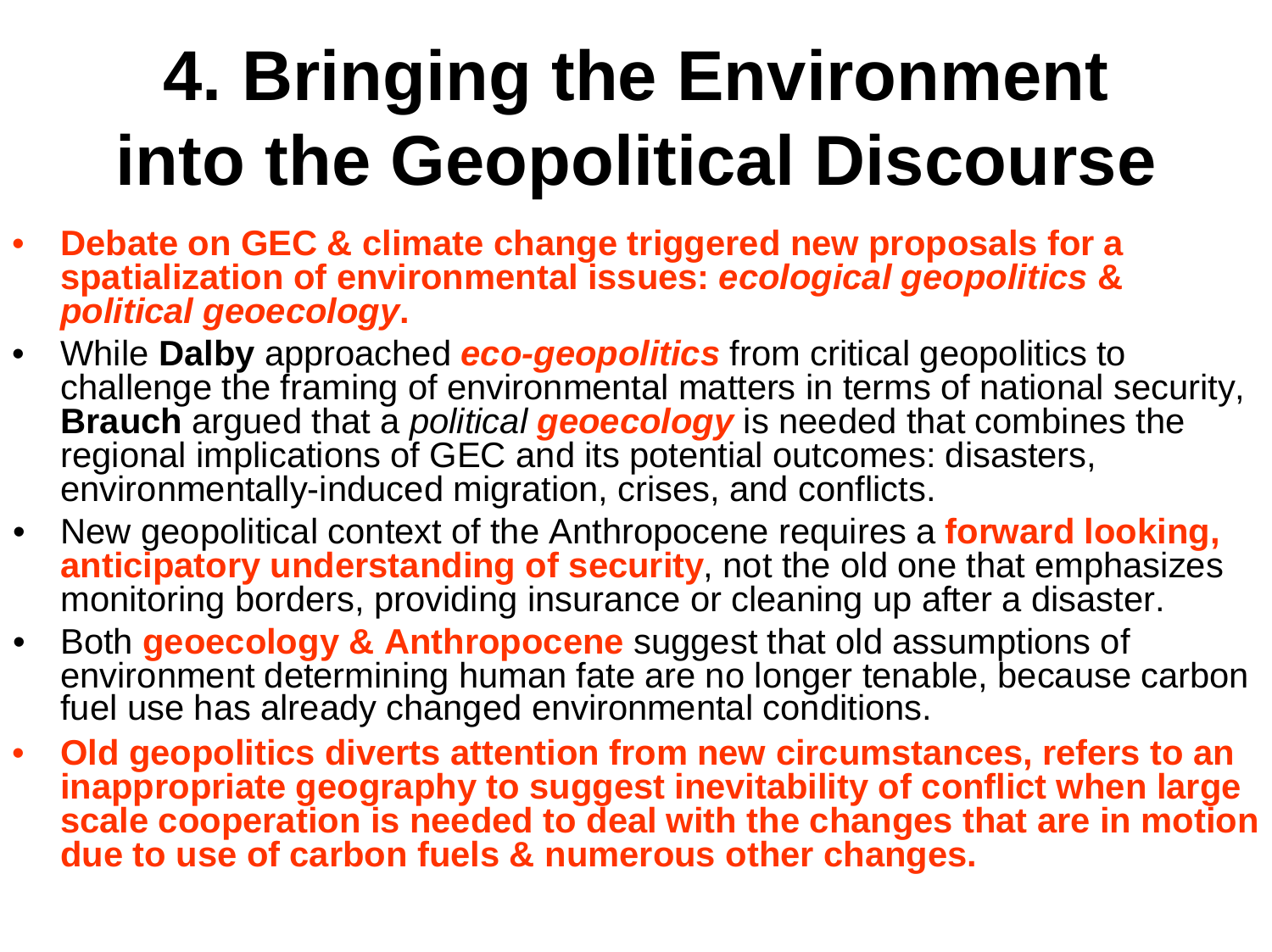# **5. Political Geoecology vs. Traditional Geopolitics**

- **Political geoecology** suggests a more explicit focus on ecology and also a clear indication that **human choices** are shaping the future world.
- Recognition of **significance of our actions** as the debate about climate change suggests to people the profound **choices our predecessors & we** made in **shaping the future condition of the biosphere**.
- The most important theme for all concerned about security in the 21st century, the **inapplicability of traditional geopolitical notions of an external environment for discussions of human security**.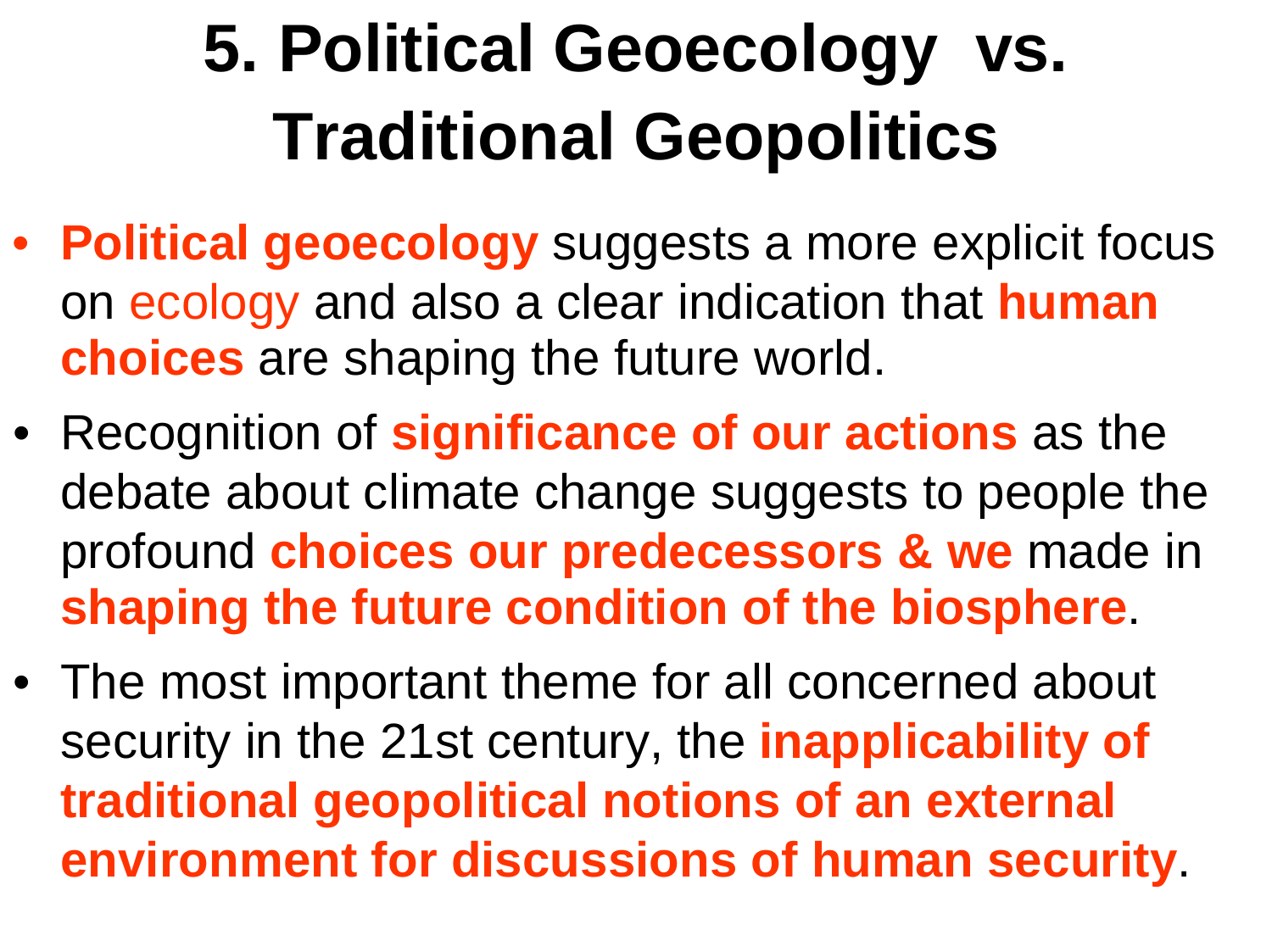### **6. New Spatial Approaches in the Anthropocene: Geoecology & Earth Systems Analysis or Science**

### **Combining Human, Social, and Geoecology:**

- • **Analysis of security impacts of GEC in the Anthropocene requires knowledge produced by geoecology in physical geography, earth system science and by social and human ecology approaches.**
- • **A proactive security policy in the Anthropocene must be knowledgebased, and requires a different knowledge from what intelligence agencies offer policy-makers, and traditional security experts trained in the Hobbesian tradition of security studies can offer.**
- • **A new security policy in and for the Anthropocene necessitates for the new security dangers posed by GEC a new policy framework that integrates experience of past nature-human interactions as well as the scenario- and model-based projections of the probable societal outcomes of future trends.**
- $\bullet$  **New security policy requires a new peace policy in the 21st century that combines 'sustainable development' with 'sustainable peace'.**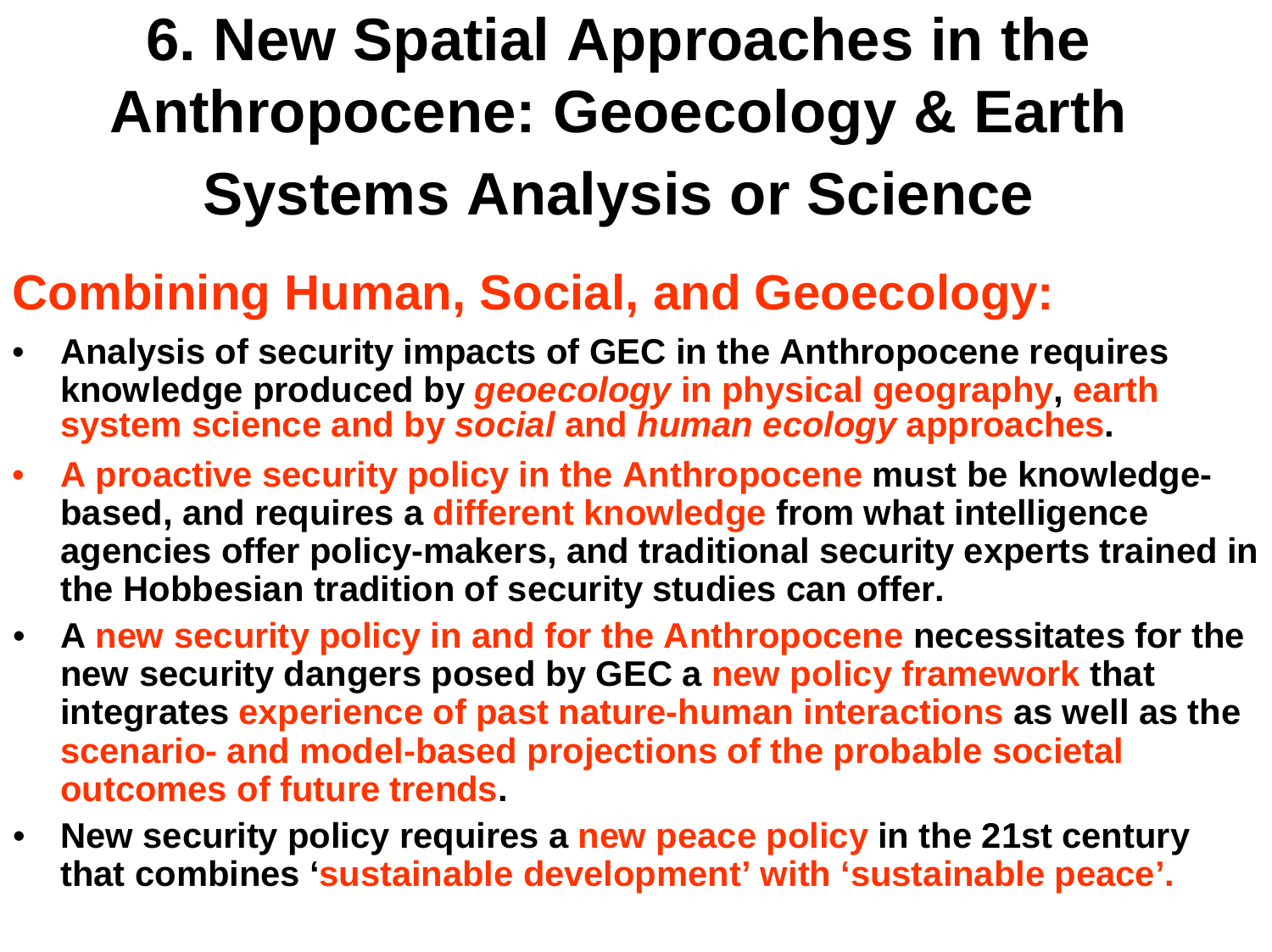# **7. From "Ecological" Geopolitics to Political Geoecology**

- **Both discourses on spatialization of IR and security** & on the nature-human interactions **have 2 major deficits**:
	- the discourse on **geopolitics, geostrategy and geoeconomics in the social sciences has been dominated by the Hobbesian pessimism**and ignoring environmental concerns and issues of global environmental change as dangers for security and survival;
	- the newly emerging research in the natural sciences on Lovelock's Gaia hypothesis, geoecology in geography, and Earth Systems Analysis(ESA) or **Earth Systems Science (ESS)** has ignored the political dimension of transforming this new systemic knowledge into proactive policy initiatives
- •**Bringing the Environment into the Security Discourse**
- • **Introducing the Political Dimension into the Research on Nature-Human Interactions in ESS**.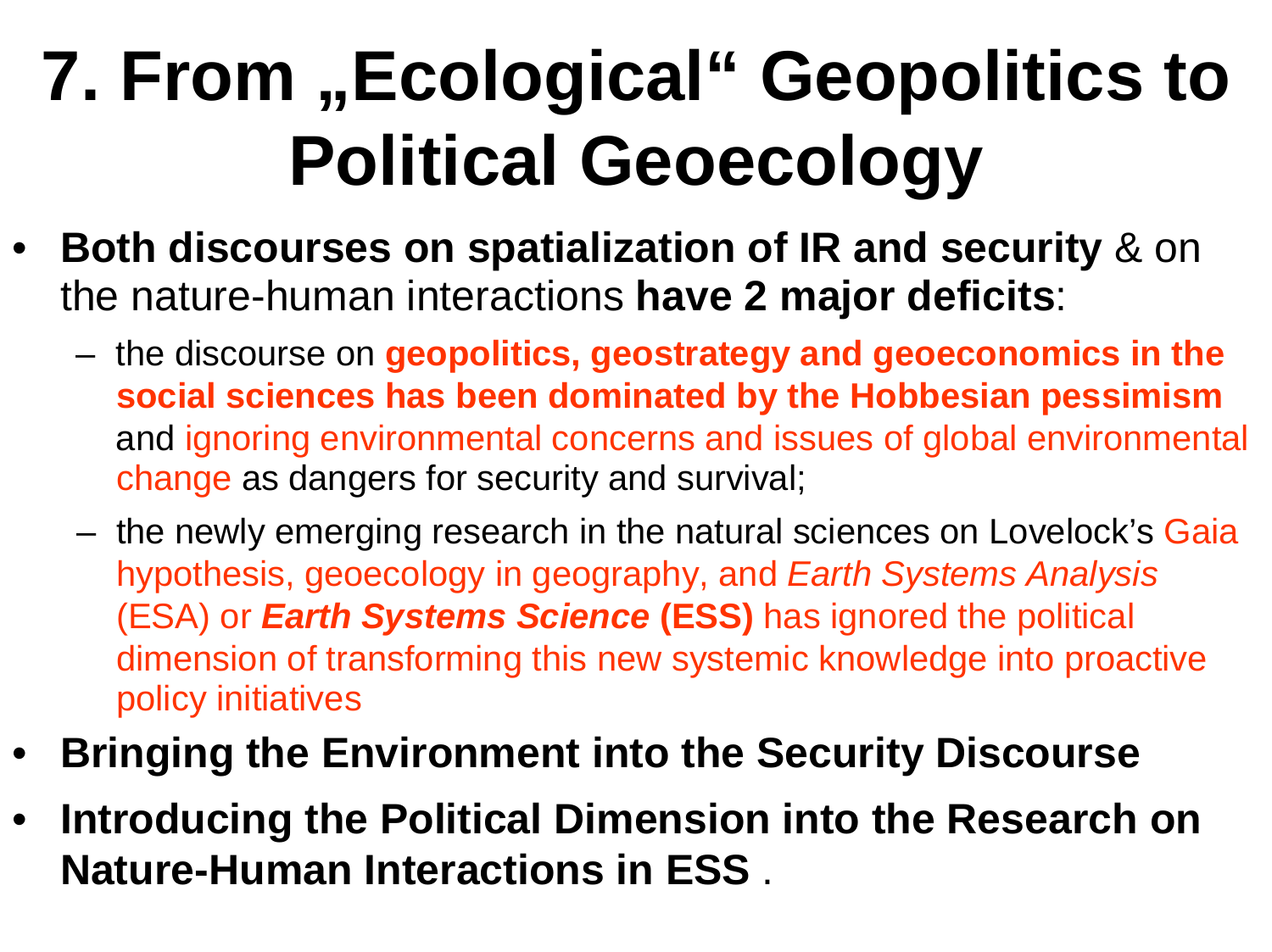# **8. Towards an Integrative Conceptof a Political Geoecology**

- Political geoecology should, by bringing the environment into spatializations of international politics and security & by introducing a political and economic dimension into the discourses on geoecology and earth systems analyses (ESA) or science (ESS), overcome these dangers.
- **Thus, political geoecology combines three components:**
	- '**political' dimension of the transformation of complex knowledge into innovative and proactive action;**
	- spatial of '**geo' contextualization** of this new knowledge and action;
	- – **ecological focus on the human-nature interface** during Anthropocene that combines approaches of geo-, social, human and political ecology.
- **<sup>A</sup>political geoecology will be used in a wider sense than the narrow approach of geoecologists in phys. geography**.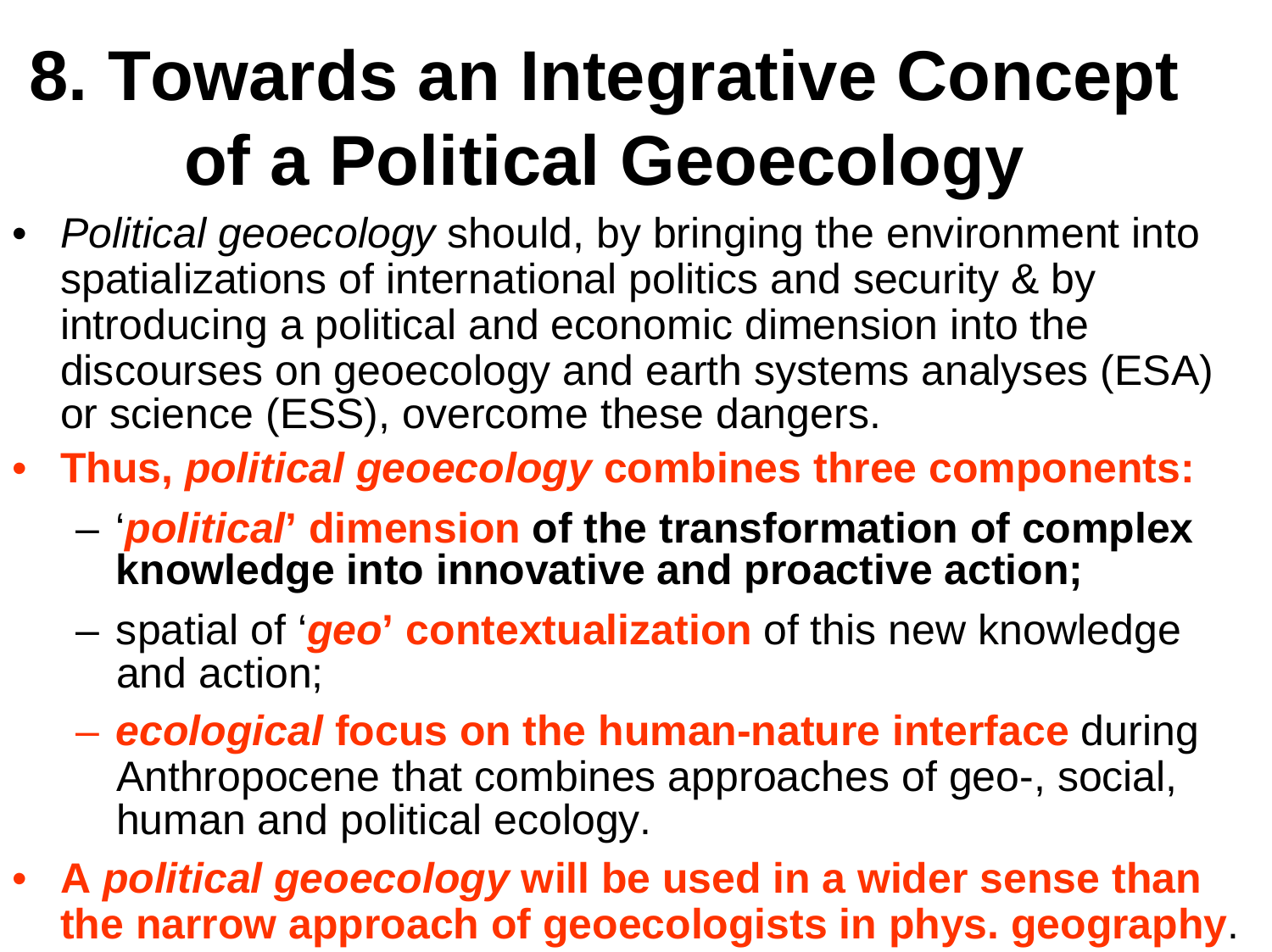# **9. Political Geoecology: New Field of Research & Education**

- Political geoecology focuses on linkages or transmitters of **translating knowledge into action**.
- It aims at a conceptual integration of 2 research approaches in the social and natural sciences that requires an **integrative approach to address the biophysical & societal causes & impacts of nature-human interaction in the Anthropocene**.
- The most important point of all is the simple one implicit in the use of the term **Anthropocene**; the **context for thinking about security has been changed by our actions**.
- **Knowledge must be recontextualized if it is to be useful for policy, research, education & political action.**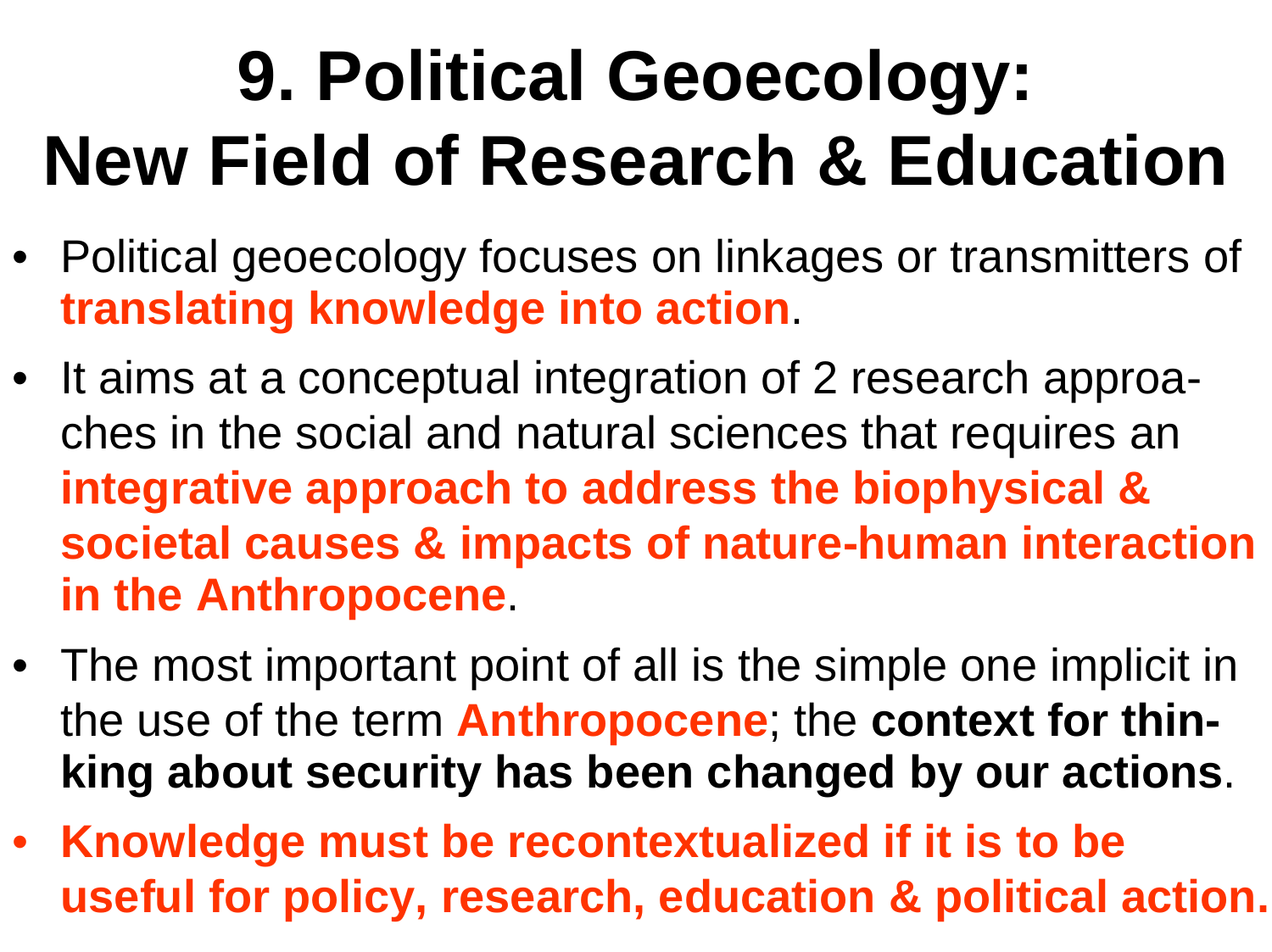## **10. Research on Political Geoecology**

- The new security dangers posed by GEC in the Anthropocene pose a dual challenge for scientific endeavours and political action.
- In science transdisciplinary approaches are needed that address the linkage themes of several disciplines both
	- within the natural (geoecology, ESA, ESS) and the
	- social sciences (political science, law, economics, anthropology, sociology, psychology) and
	- – between both reflecting Wilson's (1998) call for 'consilience'.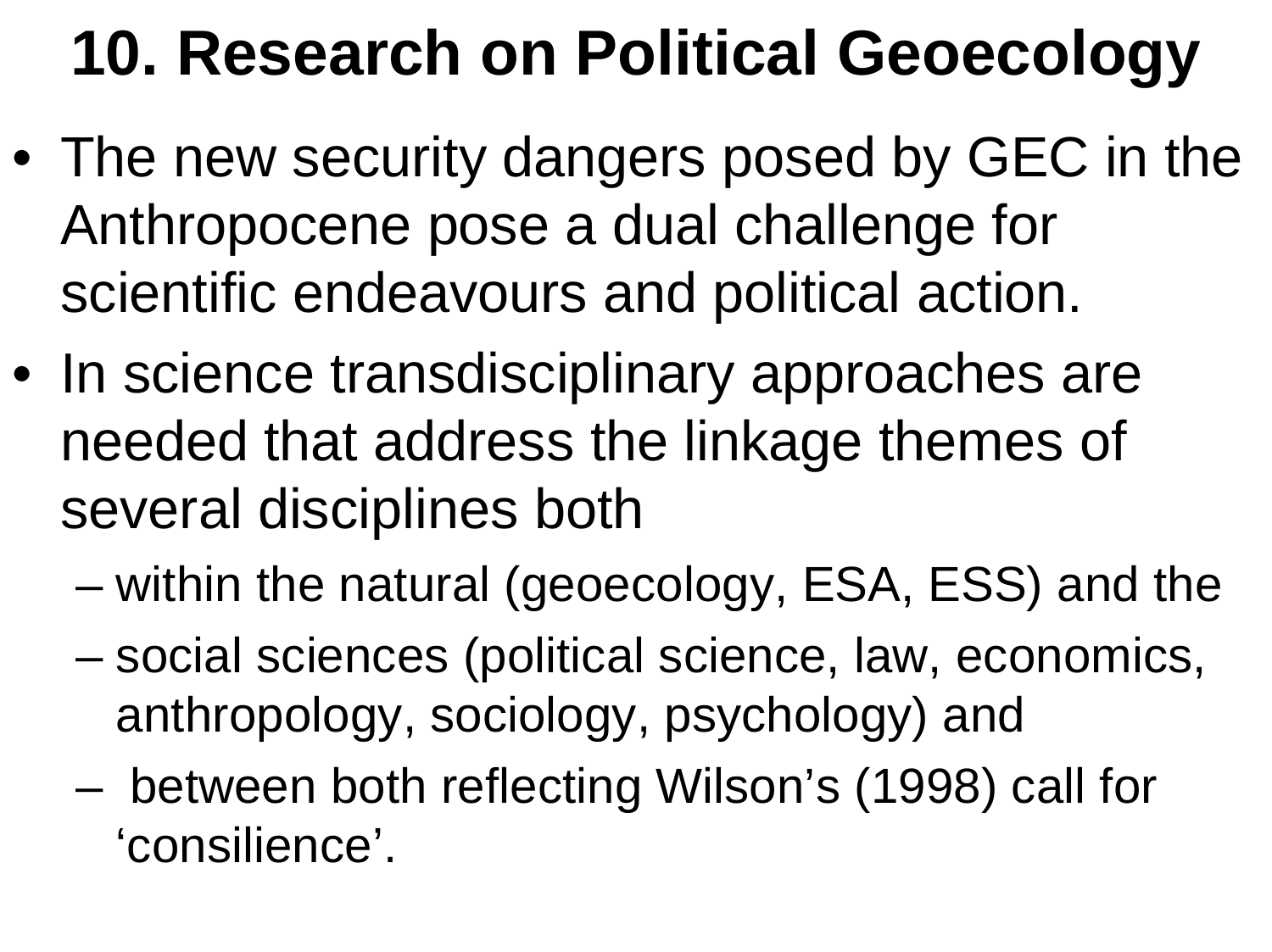# **11. Anticipatory Learning**

- In Anthropocene, past experiences may be of limited relevance & policy guidance, especially with regard to the security dangers posed by GEC & by the unpredictable potential tipping points in the global environmental system.
- Traditional worldviews often filter out new information, especially from other schools of thought & disciplines, and may thus be resistant to learning. Booth argued that 'old mindsets' often have distorted the assessment of 'new challenges'.
- Thus, *anticipatory learning* requires that both analysts & policymakers foresee the negative impacts and the socio-economic consequences of the global environmental change that can pose a survival dilemma in the decades to come.
- Anticipatory learning is the domain of long-range & interdisciplinary discourses, & to a limited extent of foreign policy planning staffs of national governments. As long-term s*tructural*<br>challenges do not require urgent responses, sufficient t challenges do not require urgent responses, sufficient time exists for the establishment of conceptually focused and policyoriented *epistemic communities* with gender and regional balances.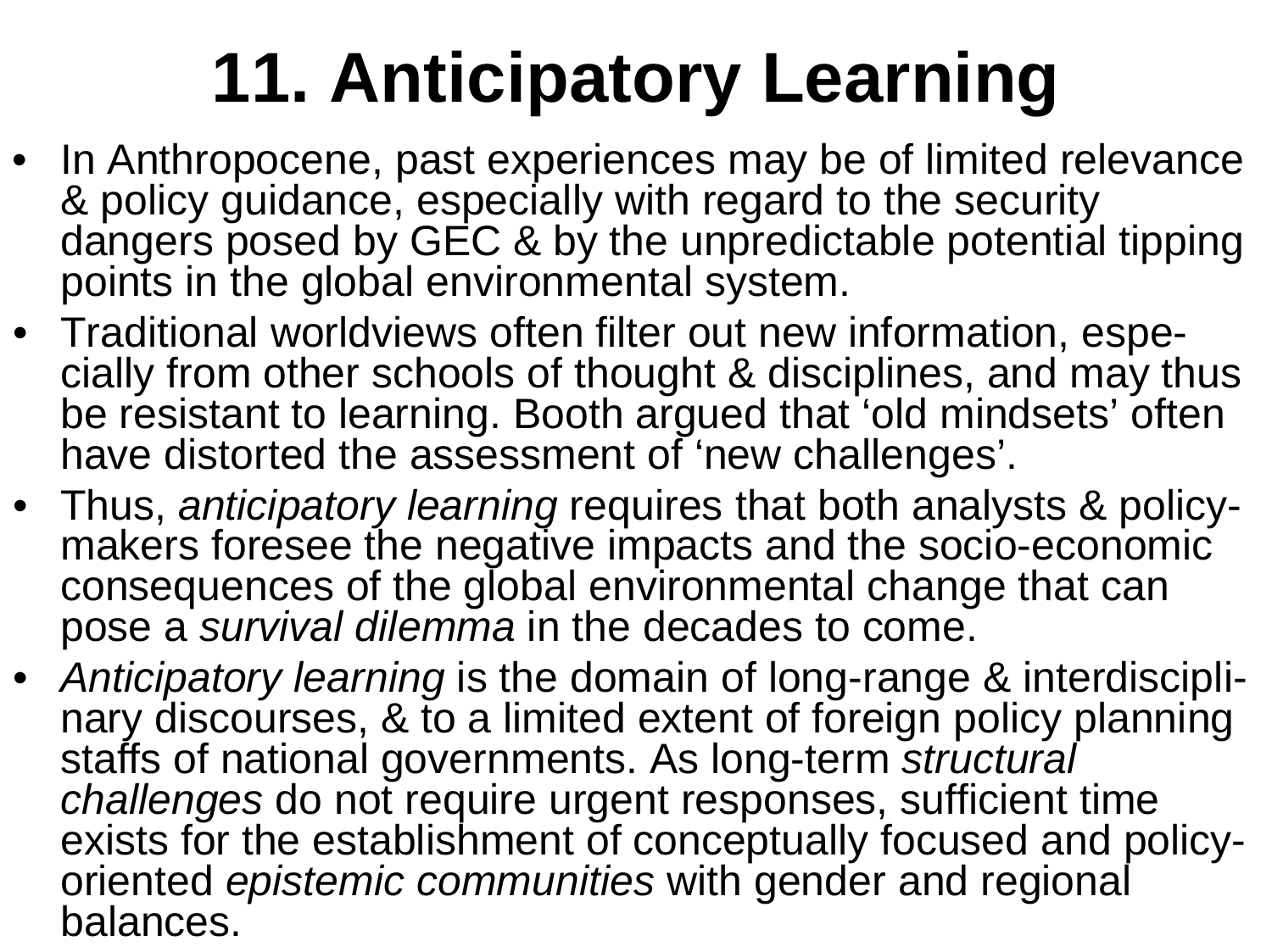## **12. Political Initiatives on Political Geoecology and Organized Civil Society**

- In the political realm, a horizontal interdepartmental or interministerial cooperation within governments & between different international organizations must overcome lack of coordination.
- Initiatives for action on the security dimension of the naturehuman interface are needed on behalf of the state as well as by societal and economic actors to set up the political agendasetting, with a prioritization of goals and the allocation of resources for adaptation, mitigation, and resilience-building.
- New socially constructed knowledge that has emerged during the past three decades affects all three features of the political dimension of *policy, politics,* and *polity* that are outlined below.
- Socially constructed knowledge of ESS on the nature-human interface of GEC issues may create basis for proactive policies if the societal forces overcome the interest-based and ideologydriven worldviews and mindsets that are often determined by past experiences and short-term political and profit interests.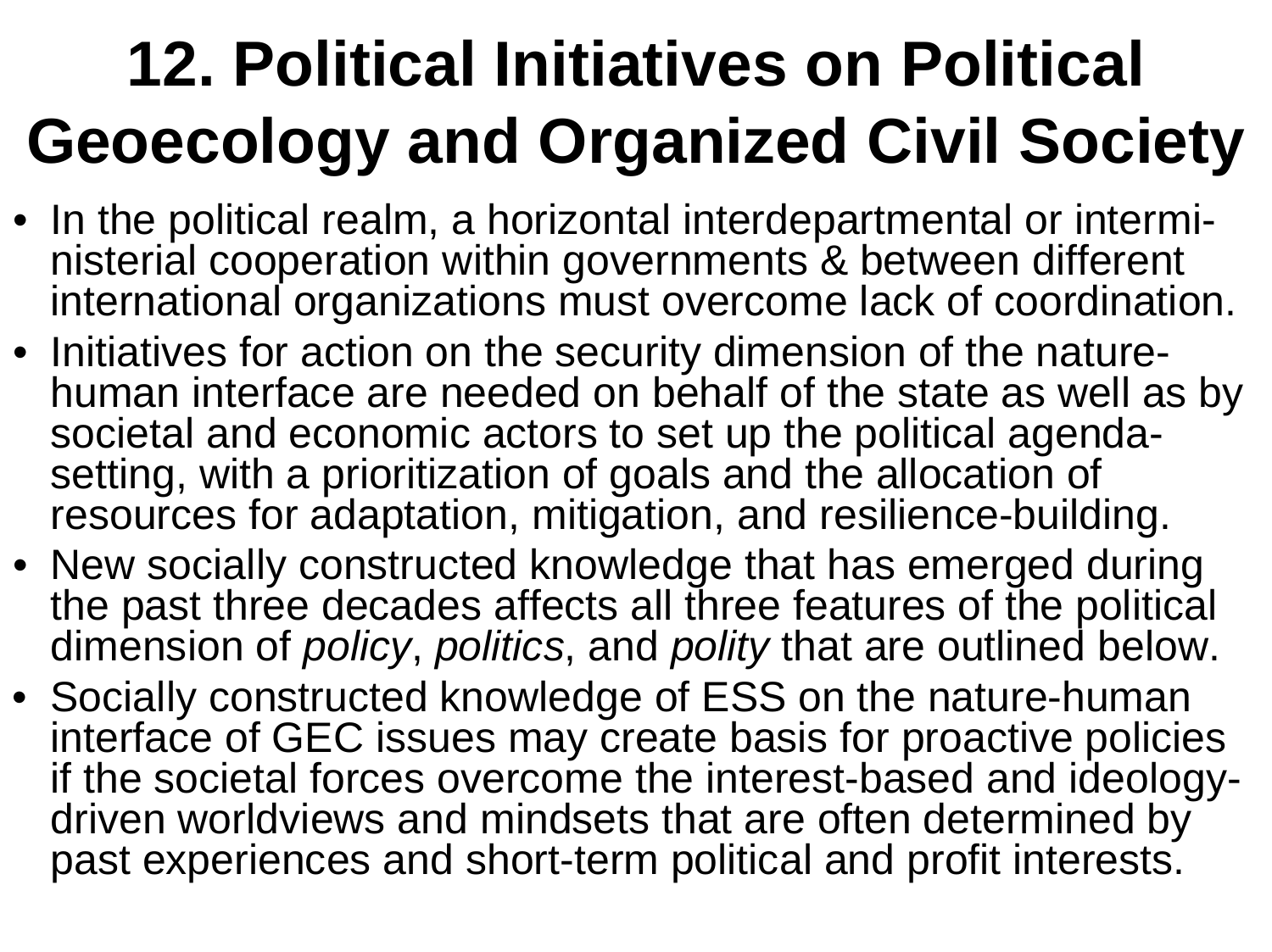## **13. Requirements of Political Geoecology**

- A strategy for a political geoecology requires scholars & policy-makers to shift from **looking backward to looking forward, to move from confrontative or power-focused& national interest-based to global cooperative negotiation-focused concepts, & from reactive to proactive concepts of action, from aid to justice, equity and solidarity.**
- **In the context of Anthropocene, security can no longer be understood in the traditional geopolitical thinking of using force to prevent external depredations.**
- **Ecological thinking, and the recognition that we are making our future, requires us to look to vulnerabilities, and to the multiple causes and reinforcing processes of these vulnerabilities in particular places.**
- **Security must be thought of in terms of what we aremaking.**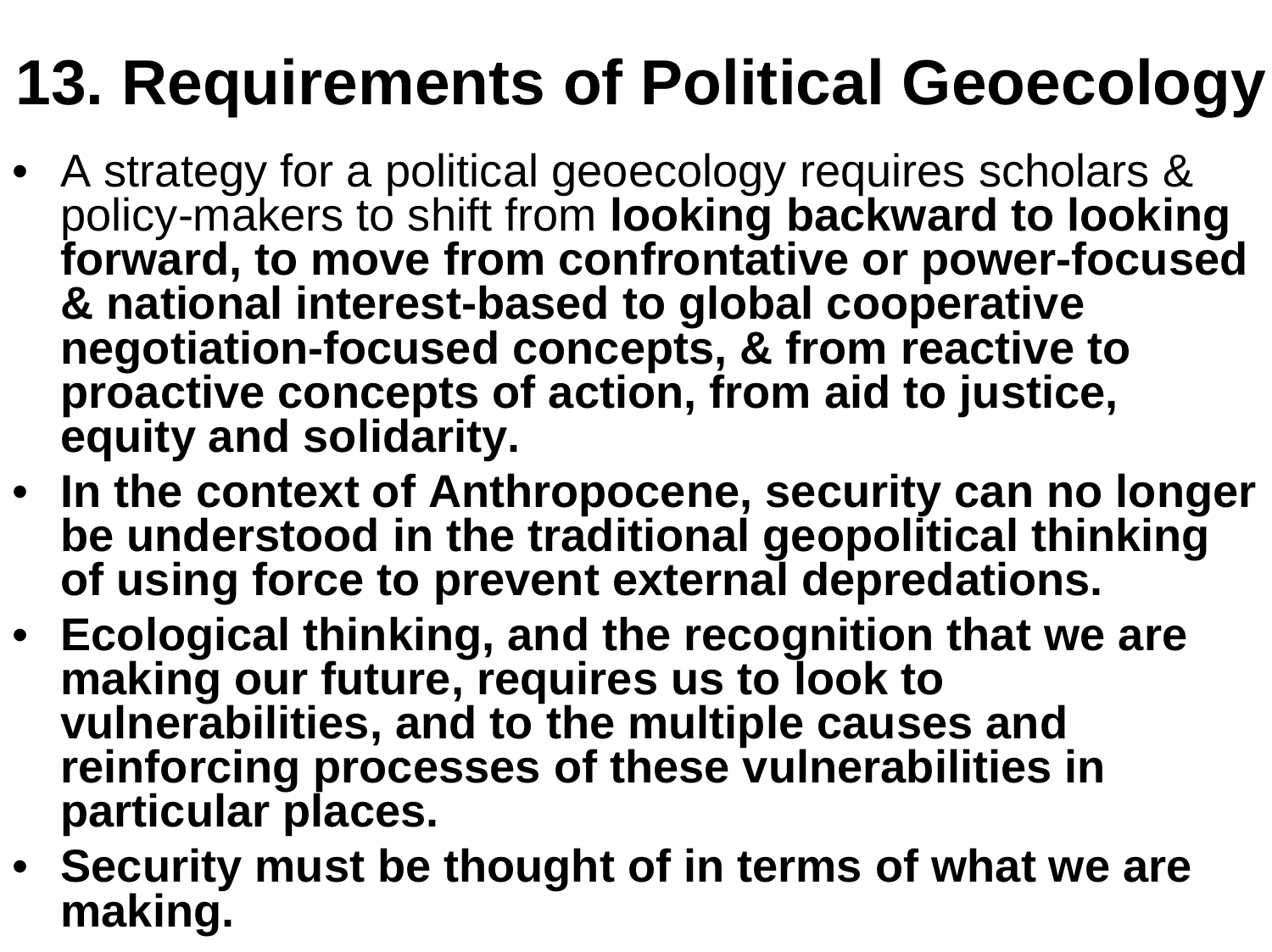# **14. Overcoming the Hobbesian Obsession of Geopolitics**

- Thinking on and conceptualizing a new 'political geoecology for the Anthropocene' is a contribution to the change in prevailing worldviews & mindsets in intern. relations focused on 'international peace & security'.
- The Anthropocene makes the point about establishing conditions of respect for treaties and laws ever more important, because these conditions are now increasingly of our own making, in both the infrastructure that powers society and, on the large scale, shapes the condition of the biosphere for future generations.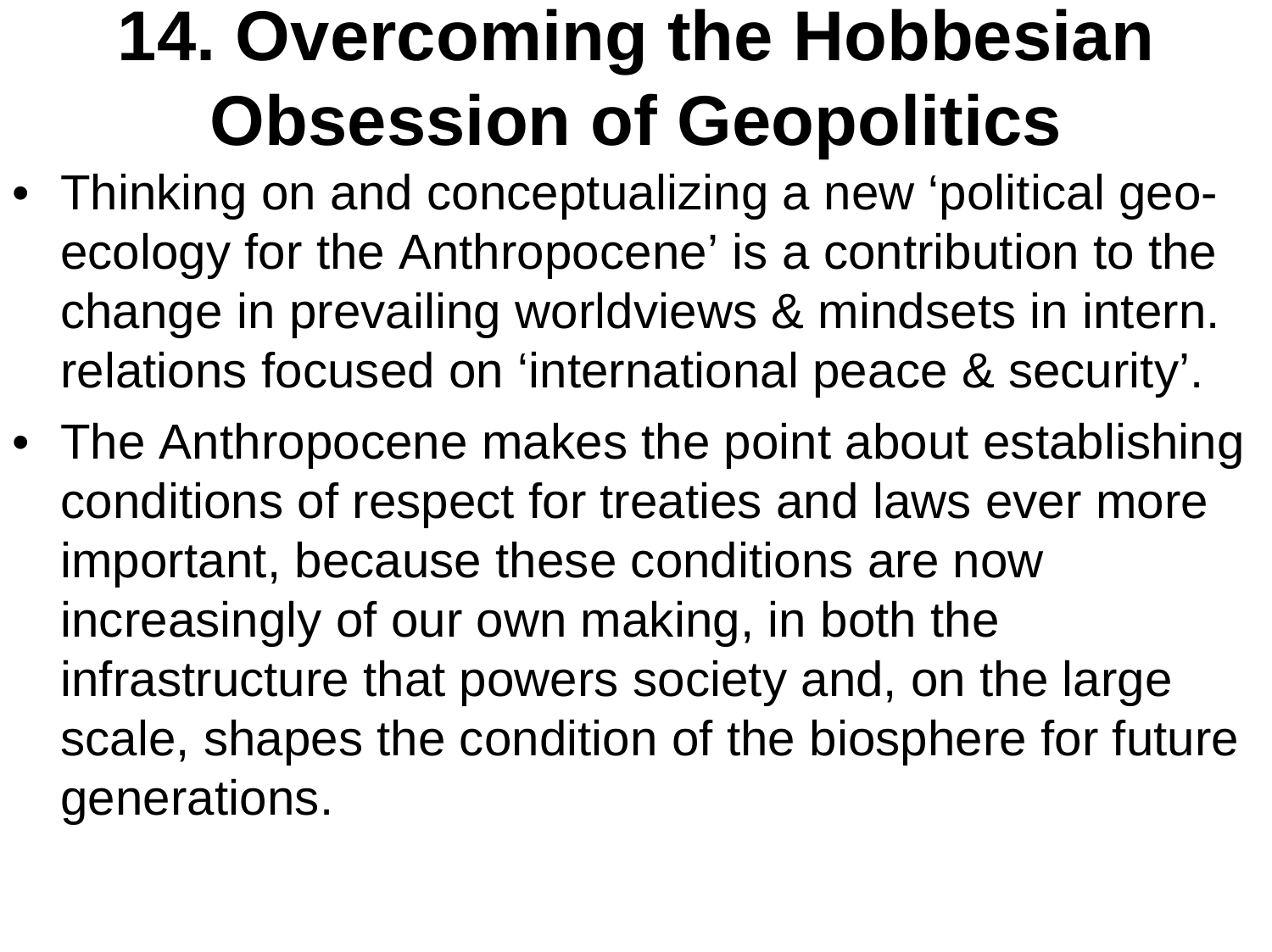## **15. Security Policy in the Anthropocene**

- The proposed **political geoecology combines the political orientation, with a**  •**spatial focus** that connects different scales by implementing the many visions,<br>parapectives and programmes for a quotainable development into estien to prov perspectives and programmes for a sustainable development into action to prevent that both the linear projections of 'dangerous climate change' and the possible tipping points in the earth system become reality.
- • **Securitization implies that policy-makers upgrade the dangers posed by global environmental change to issues 'of utmost importance' that 'require extraordinary measures'.**
- • **This new securitization must overcome** the narrow focus on **'national security**'. If humans pose these new security dangers, then **the traditional military strategies, policies, measures, and tools will gradually become obsolete**. These new security dangers do not distinguish among countries and they cannot be countered by military superiority, they cannot be addressed by weapons of mass destruction.
- The new security policy in the Anthropocene to cope with the dangers posed by<br>CEC requires primarily non military instruments, it requires a gradual realization  $\bullet$ GEC requires **primarily non-military instruments**. It requires a gradual reallocation<br>of scarce resources for technological innovations for strategies of adaptation and mitigation with the impacts of GEC & global & regional climate change. This requires foremost a change of thinking of nationalist and fundamentalist ideologies in order "to save succeeding generations from the scourge of war" but also "to promote social progress and better standards of life in larger freedom", and finally "to establish conditions under which justice and respect for the obligations arising from treaties and other sources of international law can be maintained".
- • **Technical solutions are bound to fail if a comprehensive political strategy for a progressive global green economy, but also a change in human lifestyles and social responsibility, is lacking.**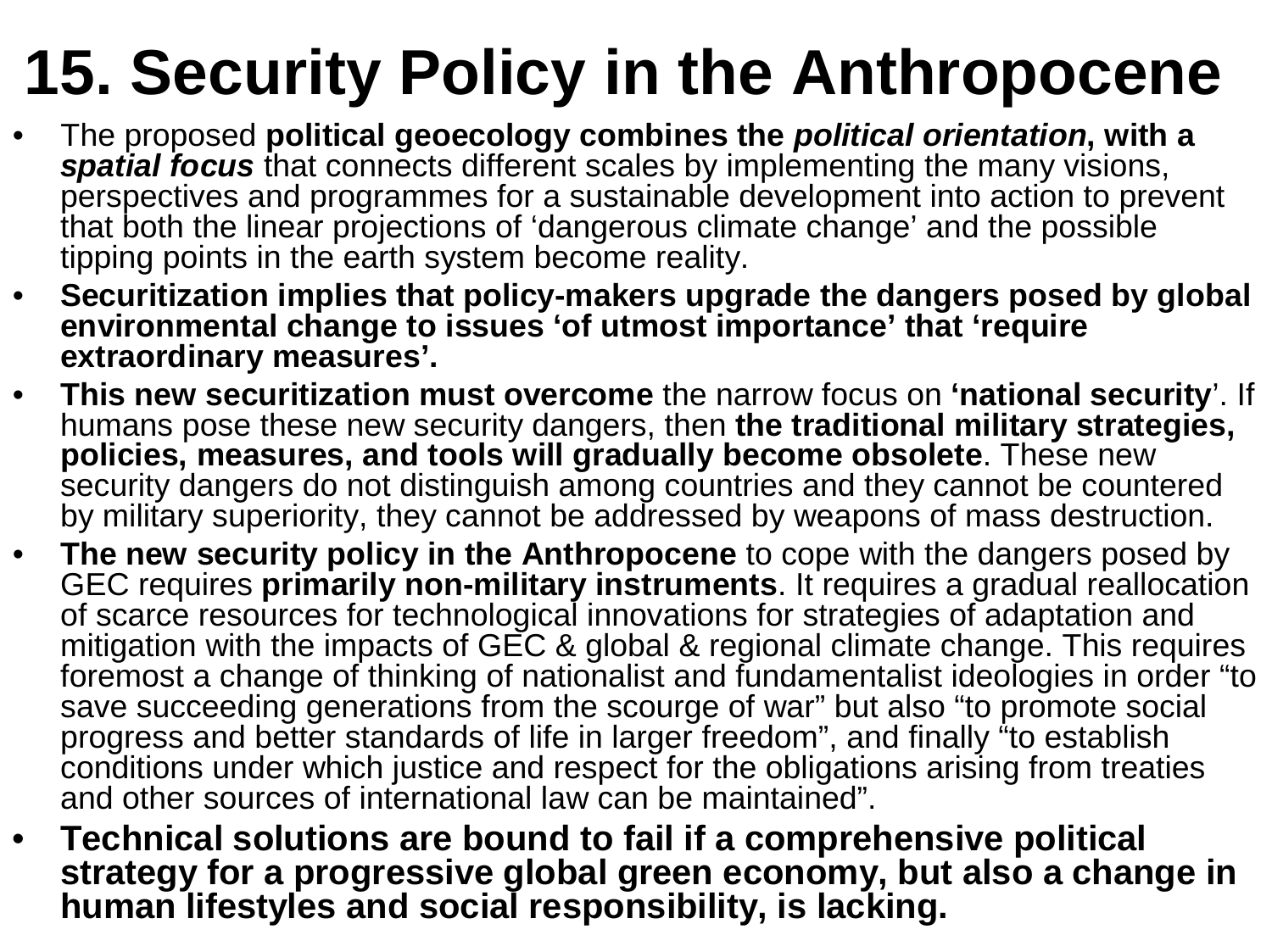# **16. Towards a Sustainable Peace in the Anthropocene**

**For the transition to the Anthropocene Era of EarthHistory we need for the 21st century**

- **A Copernican Revolution in thinking for sustainability**
- **A Fourth Sustainable Revolution**
- **A Strategy for a sustainability transition**
- **A New Nonmilitary Security Agenda**
- – **New realistic conceptual visions as guidelines for action**
	- **Vision of a sustainability transition (John Grin/Rotmans/Schot 2010)**
	- **Vision of a decarbonization of the economy**
	- **Vision of efficiency revolution: Ernst Ulrich von Weizsäcker: Factor 4**
	- **Vision of an energetic imperative: Hermann Scheer (2010)**

**Political Geoecology for the Anthropocene: A scientific agenda to bring security into Earth Systems Science**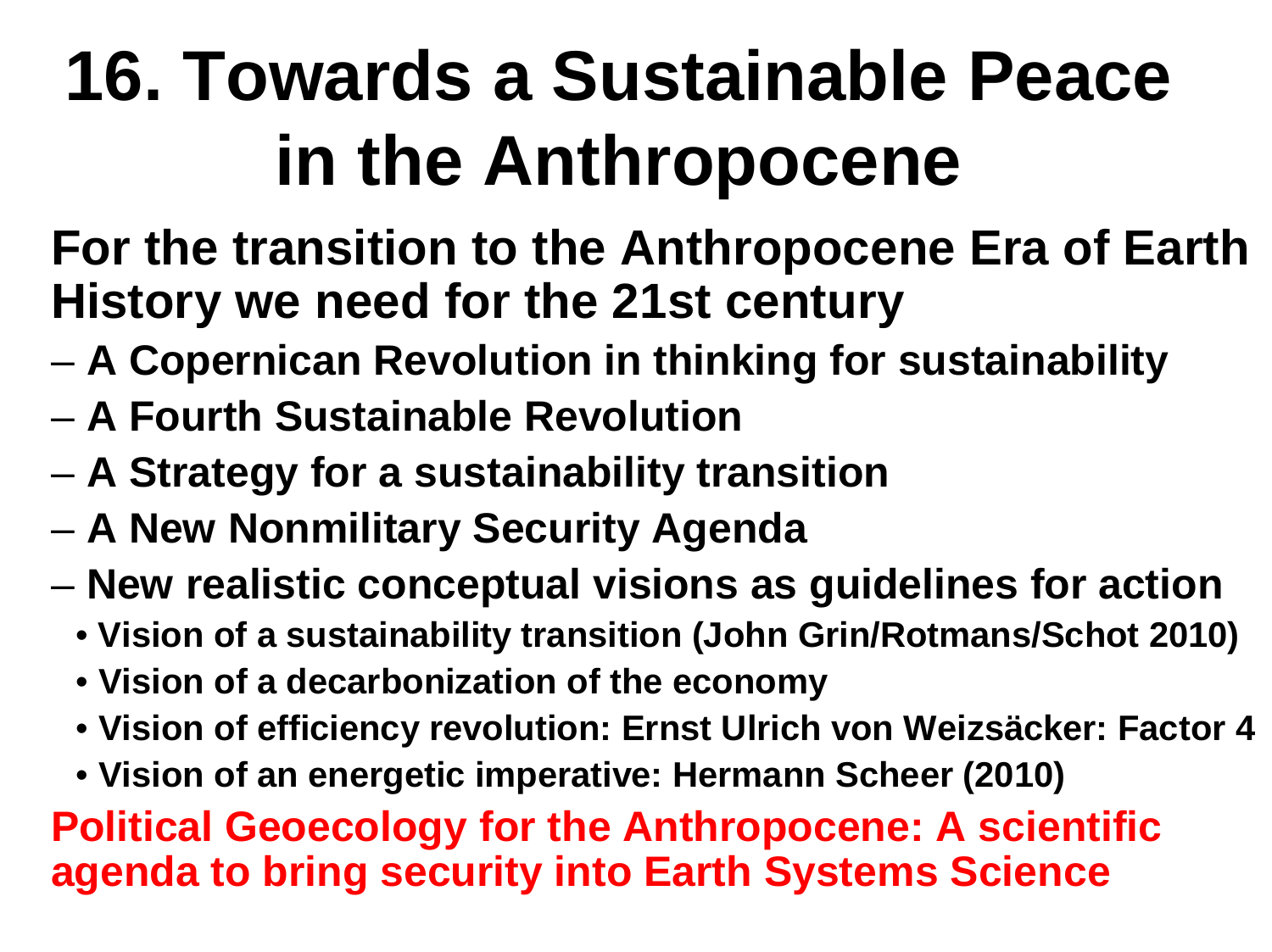## **17. Policy Vision & Perspective:**

**Towards Sustainable Peace & Fourth Sustainable Revolution**

- **Goal: stabilization of temperature increase at 2°C in global average temperature by 2100:**
	- –-50% global reduction of GHG, or 80% for OECD countries
	- –Major transformation and de-carbonization of the economy
- **Combination of sustainable development strategy & peace policy: sustainable peace to prevent that GEC issues pose a threat to international peace.**
- **Fundamental transformation & demilitarization of security is needed not a militarization of the environment, as we are the threat & solution.**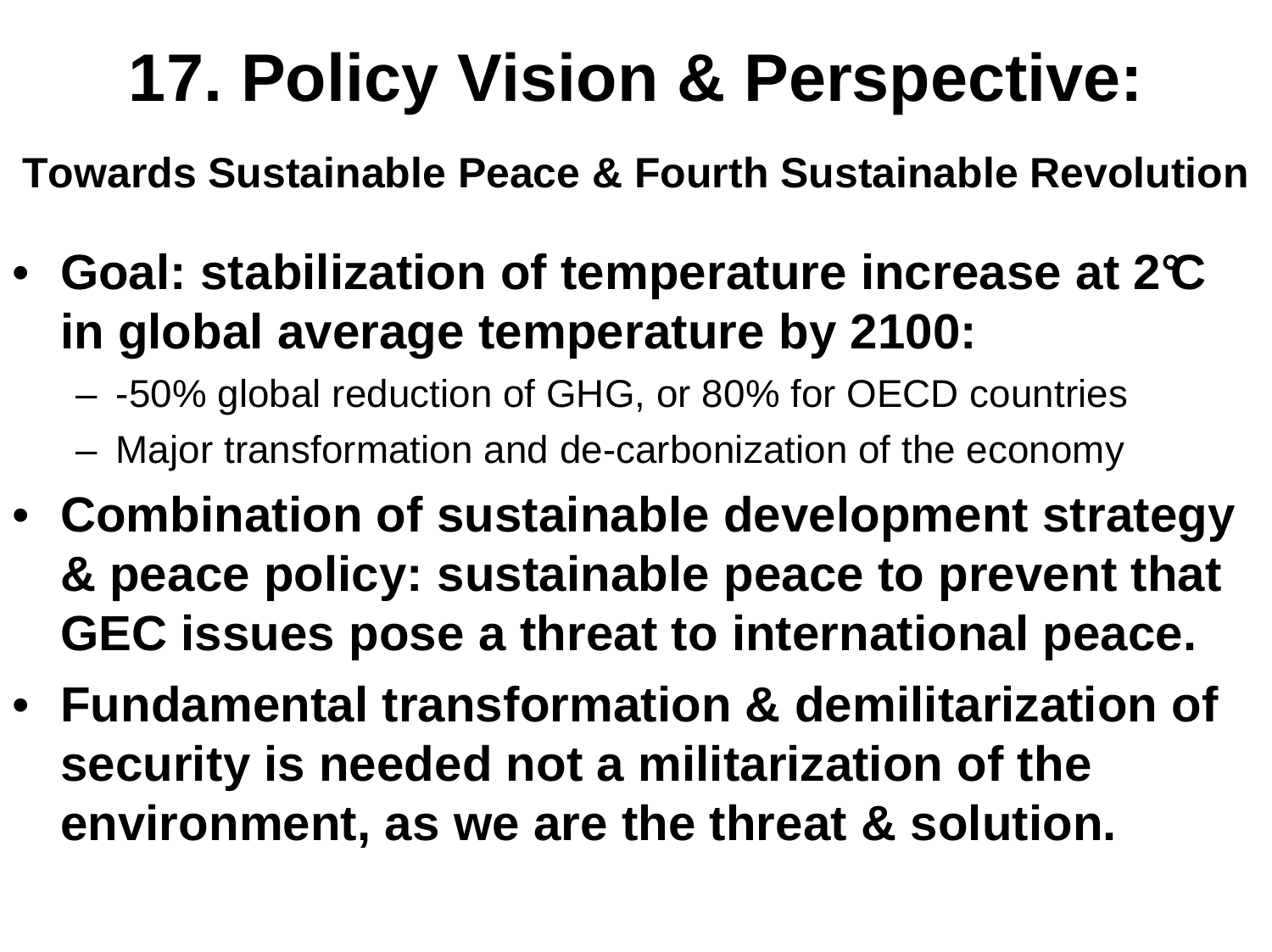# **18. Conclusions**

- In traditional security, violence is used to control spaces, & not only borders. ESA suggests that this is simply inappropriate fordealing with GEC & human security.
- The assumption that security is a spatial strategy of dominating& controlling an external environment, is inappropriate.
- We are not on the Earth; we are part of the earth, once one thinks in ecological terms.
- Security is common for all of us because we are all connected.
- And if fellow humans are forced to migrate in search of a livelihood, whether because of slow environmental changes or rapid onset disasters, our security is involved. How that responsehappens is crucial.
- International aid efforts are frequent in the face of disaster, but in terms of their ability to prevent and cope they are frequently inadequate, mostly absent, and often too late.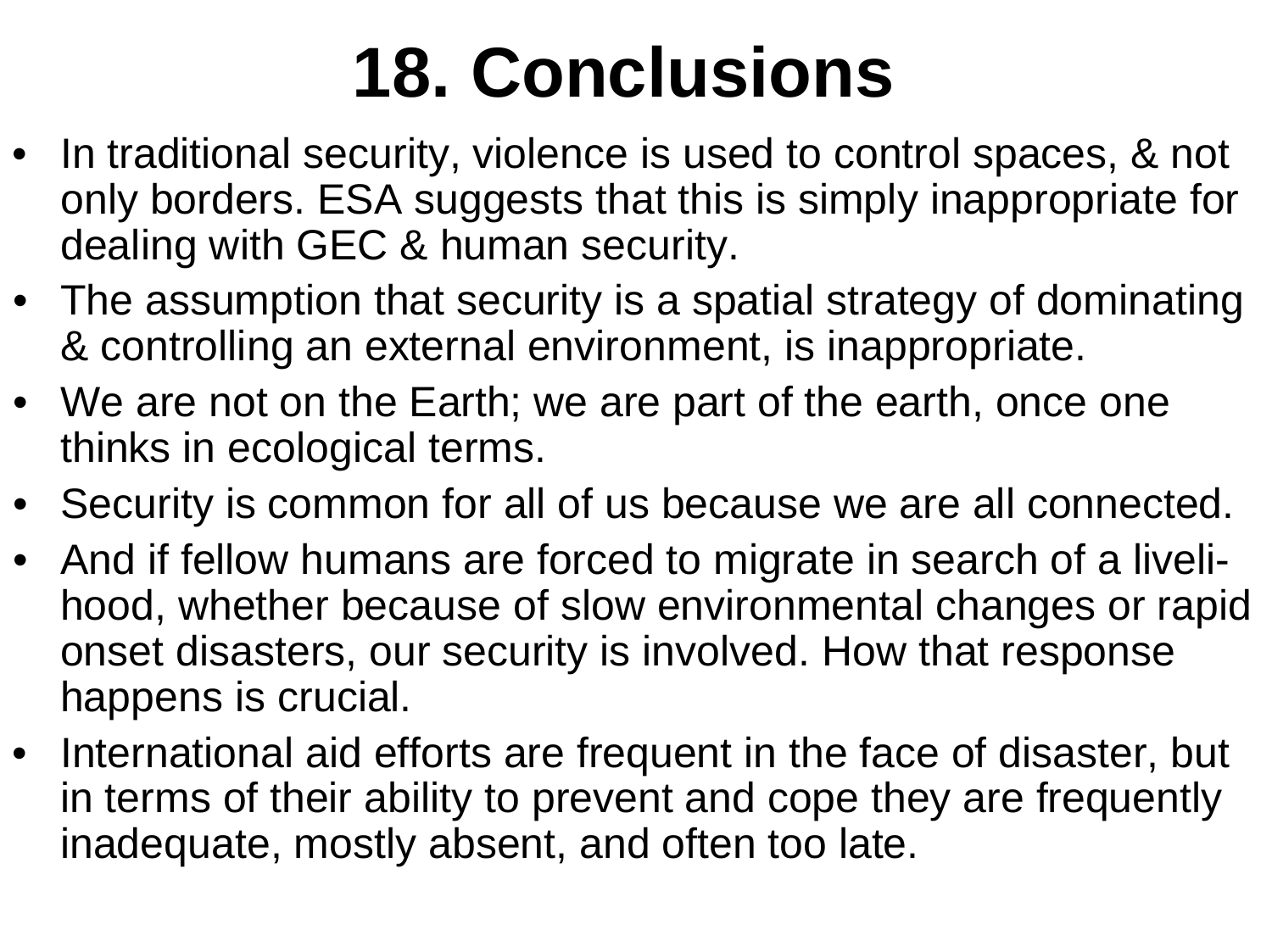## **Thank you for your attentionand patience.**

**Text for download at: <http://www.afes-press.de/html/download\_hgb.htmlContact: <brauch@onlinehome.de>**